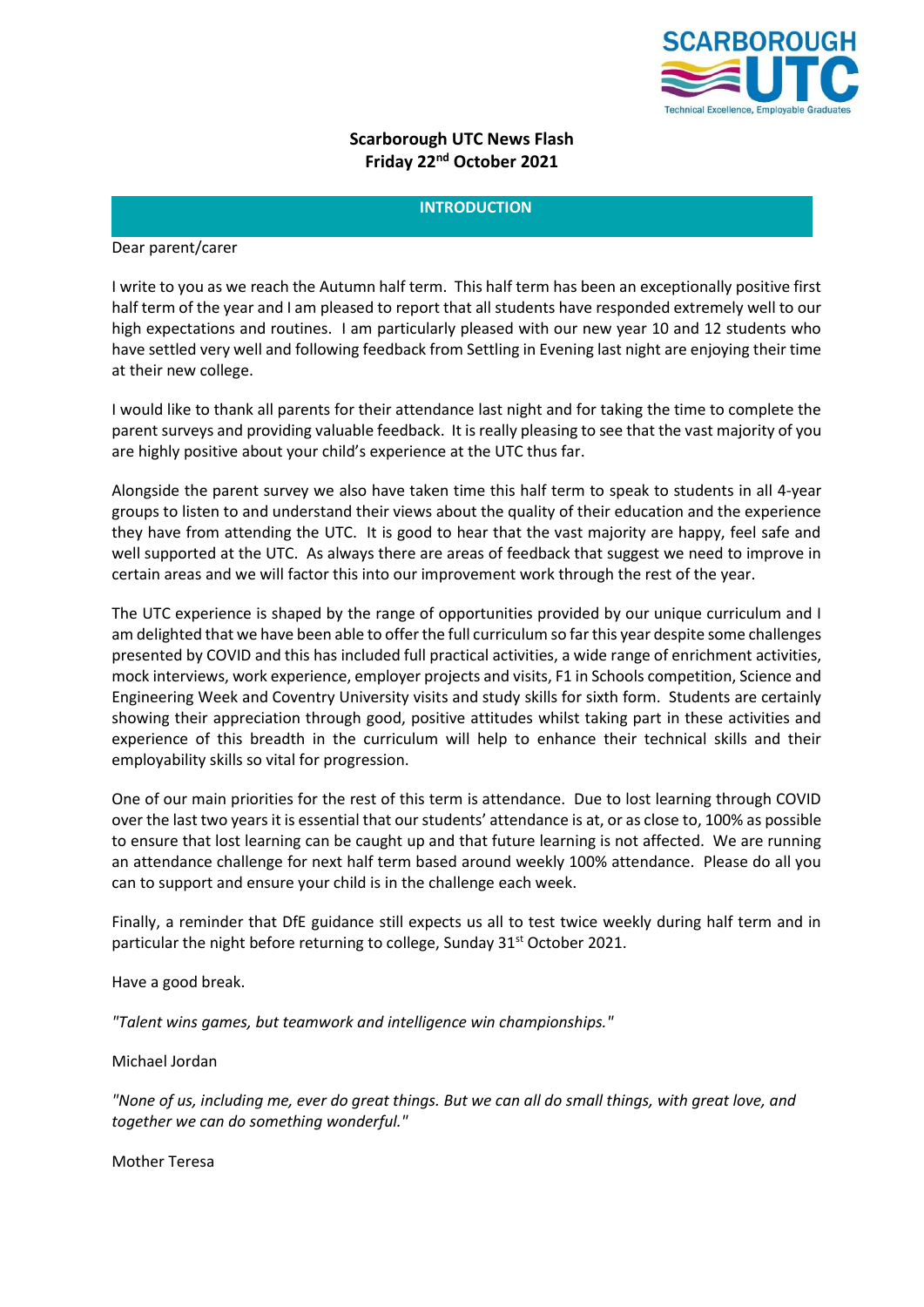*"If everyone is moving forward together, then success takes care of itself."*

Henry Ford

Thank you for your support.

## **Mr Kilgour**

### **Principal**

# **T&L@SUTC**

Student voice quality assurance activities are an essential way for teachers to understand what is going well, with respect to a student's teaching and learning, and what could be better. During the last two weeks various methods, such as surveys and small group discussions, have taken place to find this out from our students and give them the voice they need to influence their learning experience. It was great to hear students talking about how they feel supported in their lessons, and appropriately challenged by the tasks their teachers set them. Most importantly the majority of students feel that they are making good progress, which reinforces the great work our teachers undertake every day to ensure this. Students also discussed how they are concerned that their memory and recall skills aren't good enough to enable them to succeed as they want to in end of topic tests and examinations; as a result, we will add strategies to address this need to our teacher CPD sessions for next half term. A fantastic outcome from student voice that guides the teaching team in ensuring that our students needs are fully addressed.

#### **TECHNICAL EXCELLENT**

News from Systems Control - It has been fantastic to be back in college after an enforced COVID absence - thank you to all students who worked diligently responding to feedback and completing the comprehension and feedback tasks. I was very much aware that we had been about to start manufacturing our printed circuit boards, after learning to create them using Computer Aided Design (CAD) and testing them. So, I have been immensely proud of the way in which all our Y10 students took to their manufacturing tasks this week.

From initial solder practice, being safe and learning the order of operations - to then constructing a switch-controlled LED printed circuit board circuit, manufactured at Scarborough UTC, our Y10 systems students have had their first Employer Excellence project, from Circuit Design to PCB - with all the basic skills covered.

After half term, we will be using test equipment to demonstrate correct operation (more about using the test equipment later in the year) before stepping on to the next level - which uses slightly more complex components and builds on this first half-term's progress. It is worth mentioning also that whilst many students are now routinely checking and using google classroom to reply and respond to feedback - especially with independent study - that some students are struggling with the expectation that independent study needs completing. Being aware of the lack of routines for some students before coming to the UTC, and to give all students an equal opportunity towards Technical Excellence, Employable Graduates - some students have been given catching up tasks to do - predominantly some online quizzes - which will require attention over the break. May I request, or encourage you to ask if your child is having any difficulties - and if so, to use google classroom to send me a message and I will be able to help (or email[: mark.brown@scarboroughutc.co.uk\)](mailto:mark.brown@scarboroughutc.co.uk).

For Year 12 Students, it was great again, to be modelling some circuits on screen, as part of a virtual simulation, but then actually build the circuits up using breadboards. This week's learning has been to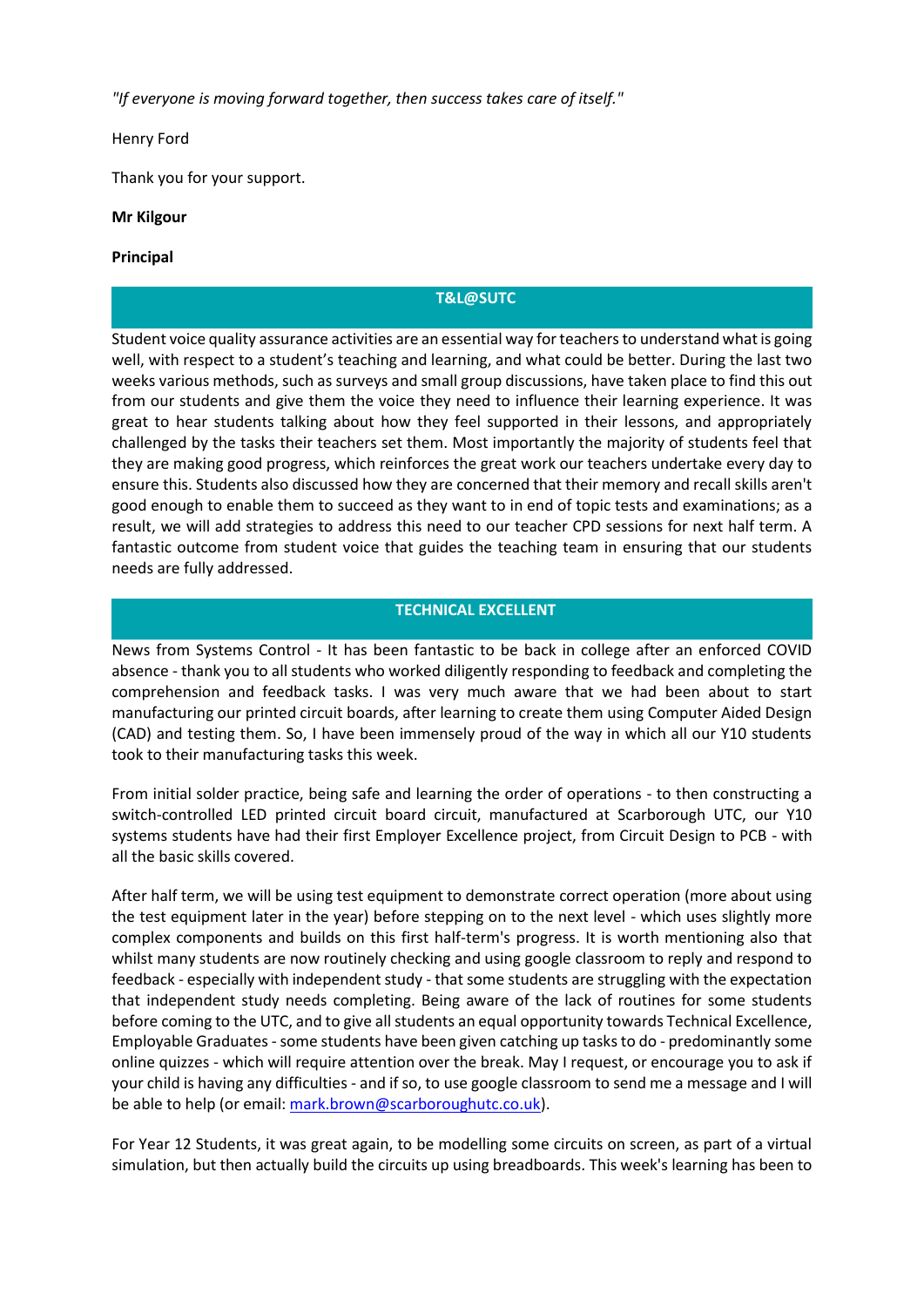explore the relationship between voltage and current when a capacitor charges up - they are a remarkable component- and everywhere in circuits - they can hold a small amount of electrical charge (depending on their capacity, measured in Farads, after the great man, Faraday) and this passive component, because of its ability to store charge - can be filled up either quickly or slowly - and so can be used to make time delays in circuits, or make filters to block or allow certain frequencies through. Professional Values and Employability Skills - I'd like to mention two students in particular this week - LE, a Y10 student, for some fantastic peer mentoring and support during soldering, it was inspiring to see. And EL in Y12 - to boost his foundational thinking in electronic and electrical design - is attending a couple of hours a week in his independent study time to get an insight into semiconductors and process devices to support his Unit 5 work. Have a great weekend everyone, from Mr Brown

### **ASSESSMENT AND CURRICULUM**

## **All Years**

All assessment information, Attendance, Professional values, behaviour and target information is published on the My Child at schools app. This is a secure and personal portal that allows you to assess the progress of your child at any time. Invites for the portal have been issued. If there are any issues accessing the app, please report this to [enquiries@scarboroughutc.co.uk](mailto:enquiries@scarboroughutc.co.uk) for further assistance.

## **Behaviour and Safety**

It is important to continue the highest standards of business dress policy and ensure that equipment, stationary and scientific calculators are checked regularly.

Maintaining 100% attendance is important to ensure we can continue to support progress effectively. Students are supported through tutor time with attendance challenges. Attendance will be an important focus for all students to ensure we can support attainment throughout the Autumn term.

#### **Curriculum, Feedback and Assessment**

Year 10 & 12

Settling in Evening

We were pleased at the positive response to providing face to face settings in meetings and phone calls with tutors this week. It is good to hear that students are settling into the new environment well and they feel safe and secure in their learning.

Year 11 & Y13

It is vital that revision plans are in place and students make a strong start to prepare for forthcoming assessments. The assessment period begins on 1<sup>st</sup> November 2021. Formal pre-public exams begin on the 8<sup>th</sup> of November 2021.

#### **SCIENCE**

#### **Year 13 BBC Science work experience**

Four of our year 13 students were able to join the talent at the BBC for work experience this week, all be it in an online capacity. Jess, Jed, Kyle and Dan joined stars such as John Chase and Sarah Keith-Lucas in a series of exclusive, interactive online workshops designed to take a closer look at science careers at the BBC, BBC Studios and within the wider broadcast sector.

Sessions included: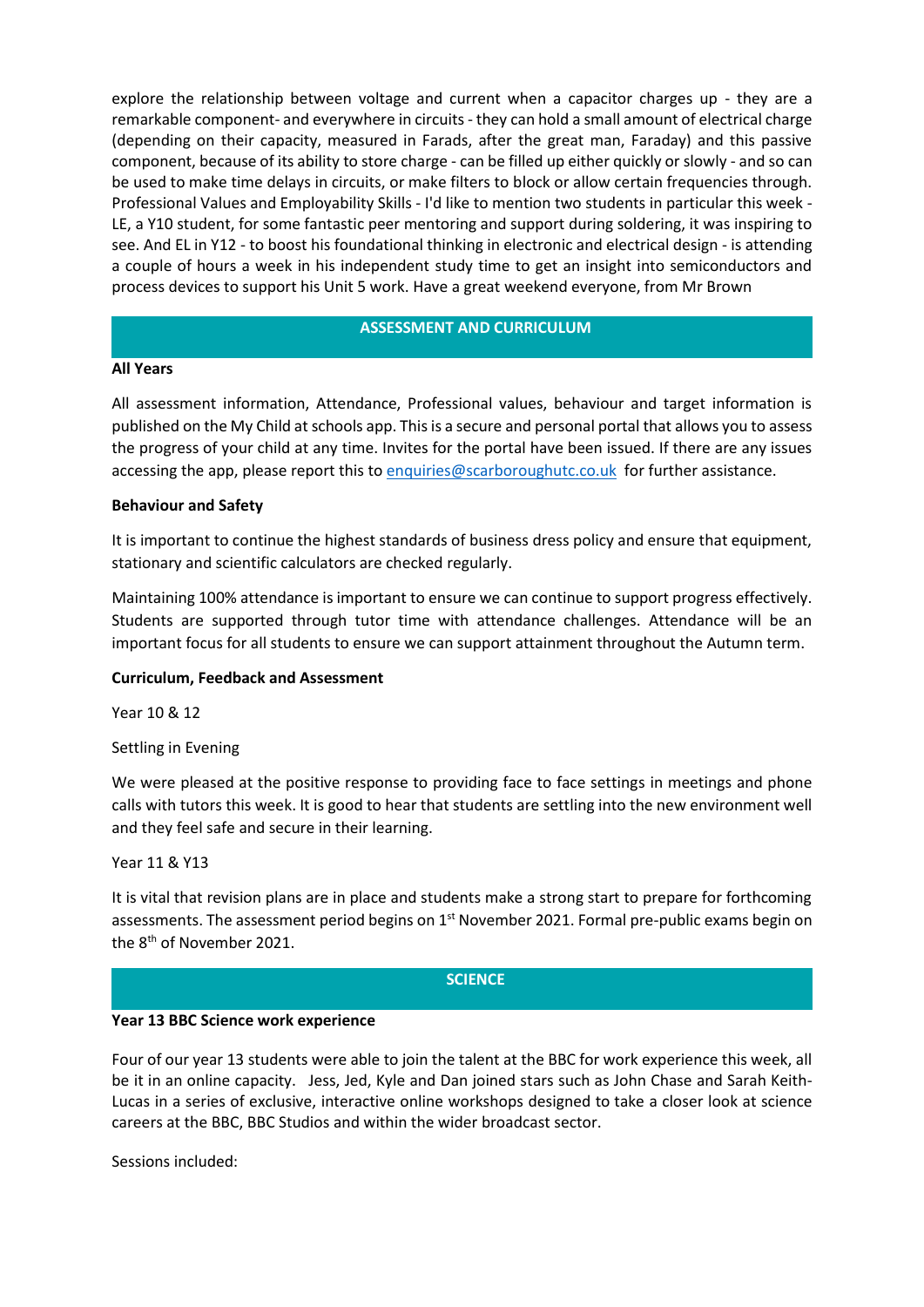- Using Science in investigative journalism
- Street Science: "talking science, but keeping it real"
- Extreme weather, climate change and the life of a Weather presenter
- BBC Children's and Science- why is it even important?

The students found these sessions fun, informative and inspiring.

## **SIXTH FORM**

Year 12 have had their first settling in evening reports issued and it was good to meet and speak with parents on Thursday evening. Your child has been given a paper copy of their report if you were unable to attend. Thanks to Missy and Alex who came to support at this event as our student presidents.

Year 12 completed their final session with M and G Skills for Life in enrichment on finances. Thanks to Jeanette and the M and G Team for leading these employability skills sessions this year. It is important that students develop soft skills for interviews and the world of work and the workshops have involved lots of team working, discussion and information about the types of task that may be used by employers.

Serhii was awarded his Arkwright Scholarship certificate on Friday. Libby and Alex also headed up to Nissan UK in Sunderland to meet the UK Director and to discuss their world final plans.

Year 13 students have submitted drafts of their university personal statements and have all been given feedback that they should address to improve their statements further. Students applying to university should continue to use UCAS Hub to research University places. The buzzword for their applications is ScarboroughUTC21. Lots of details are on google classroom to support students and they can book one to one sessions for support after half term on Friday afternoons. Wednesday morning in tutor is also a dedicated UCAS time.

Year 13 PPE exams take place on the week of 8th November and all students should be revising hard for these by establishing a revision timetable. The timetable for these exams is below:

November 8th to November 12th

#### **Y13 PPE Timetable**

|           | 9am                    | 11.30am                 | 2pm                          |
|-----------|------------------------|-------------------------|------------------------------|
| Monday    | Chemistry 1            | Physics                 | <b>Further Maths 1</b>       |
|           |                        |                         | Biology 1                    |
| Tuesday   | Chemistry 2            |                         | <b>Environmental Science</b> |
|           |                        |                         | 1PM start for 3hr paper      |
|           |                        |                         |                              |
|           |                        |                         | Maths 1                      |
| Wednesday | <b>Product Design</b>  | <b>Further Maths 2</b>  | Biology 2                    |
|           |                        | Core Maths 1            |                              |
| Thursday  | <b>Maths Challenge</b> | <b>Computer Science</b> |                              |
|           |                        |                         |                              |
| Friday    |                        | Maths 2                 |                              |
|           |                        | Core Maths 2            |                              |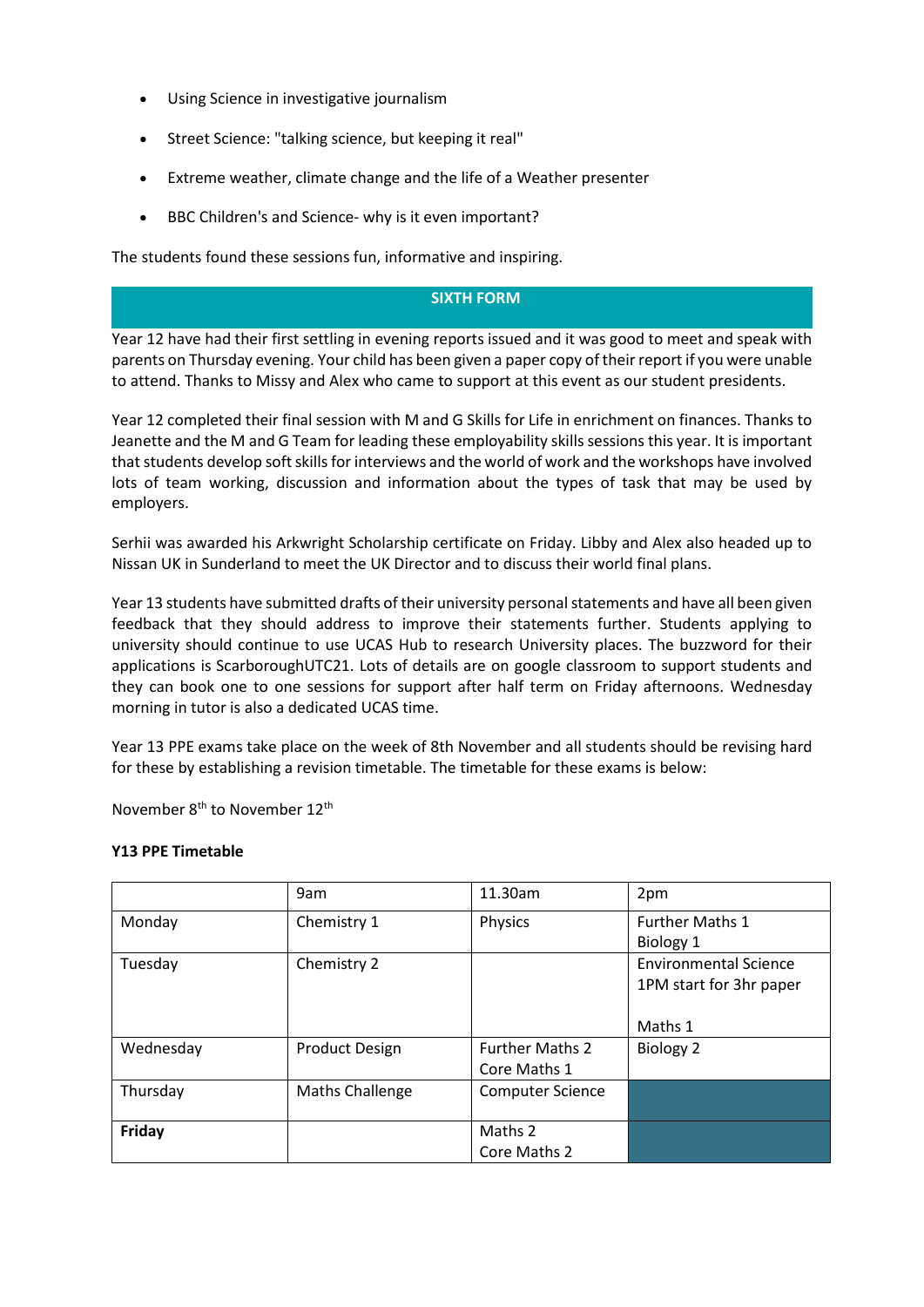### **ETHOS & CAREERS**

This week has been Work Experience for our Year 11 and 13 students and it has been good to catch up with some of them via visit or a phone call to their work place. We are really pleased that despite the challenges of COVID our students have been able to engage with a wide range of employers and professions from different sectors including: engineering, computing, catering, retail, education, science from BBC STEM and manual logistics work. We are really grateful to all of our employers and particularly to Flamingo Land and Xandor who have had groups of students and also to Mr Wood, Mr. Phillips, Mr. Betts and Mr. Arundel who have provided UTC placements. All students have been sent a short survey to complete about their week via email and should return that to Ms. Riley by November 1<sup>st</sup>. Our Year 13 students on our career development programme with GCHQ will attend work experience from  $1<sup>st</sup> - 5<sup>th</sup>$  November.

Our theme of the week has been Tolerance and Mr. Kilgour has led assemblies on prejudice, positive discrimination and the need to treat everyone with kindness and compassion. Students have looked at the films about tolerance and how we can develop that by realising we have more that unites us than divides us and by developing respect for differences.

#### **The Holocaust Memorial Trust Lessons**

Students in the Sixth Form have been informed of the places we have available on The Holocaust Memorial Trust Lessons from Auschwitz Project. This is a very moving and thought-provoking project. It offers post-16 students the opportunity to learn about the Holocaust and its relevance today through a ground-breaking, interactive, digital platform.

Participants will attend three online Live Sessions led by experts in Holocaust education, learning about pre-war Jewish life, the former Nazi death and concentration camp Auschwitz-Birkenau, and the relevance of the Holocaust today. Students will also discover more about the individual experiences of the victims and hear the live testimony of a Holocaust survivor; with the opportunity to participate in a Q&A session.

Applications are due on November 8<sup>th</sup>.

#### **Attendance**

Winners of the 100 Club Draw were Reece Dixon Kay, Dahlia Hodgson, Finlay Cornwall, Jess Fields, Valentino Ferrari and Phoebe Levy. Thank you for your support with this.

25 Day Challenge will begin after half term with a £50 voucher for the winner.

#### **BUSINESS SUPPORT**

#### **Covid testing**

Thank you for your continued support with Covid-19 home testing. We know how important it is for you to be able to send your children to school.

You should encourage your child(ren) to continue testing and report results twice a week, at home, throughout the October half-term school holiday and take a test before returning to school/college. All results should be reported, even if your result is negative or void

Your children will be issued with home test kits and bring them home with them. Please check if your child has received enough of these test kits to continue testing over the half term break. You can help them to take the test and report their results. Testing is free of charge. If you do still require more